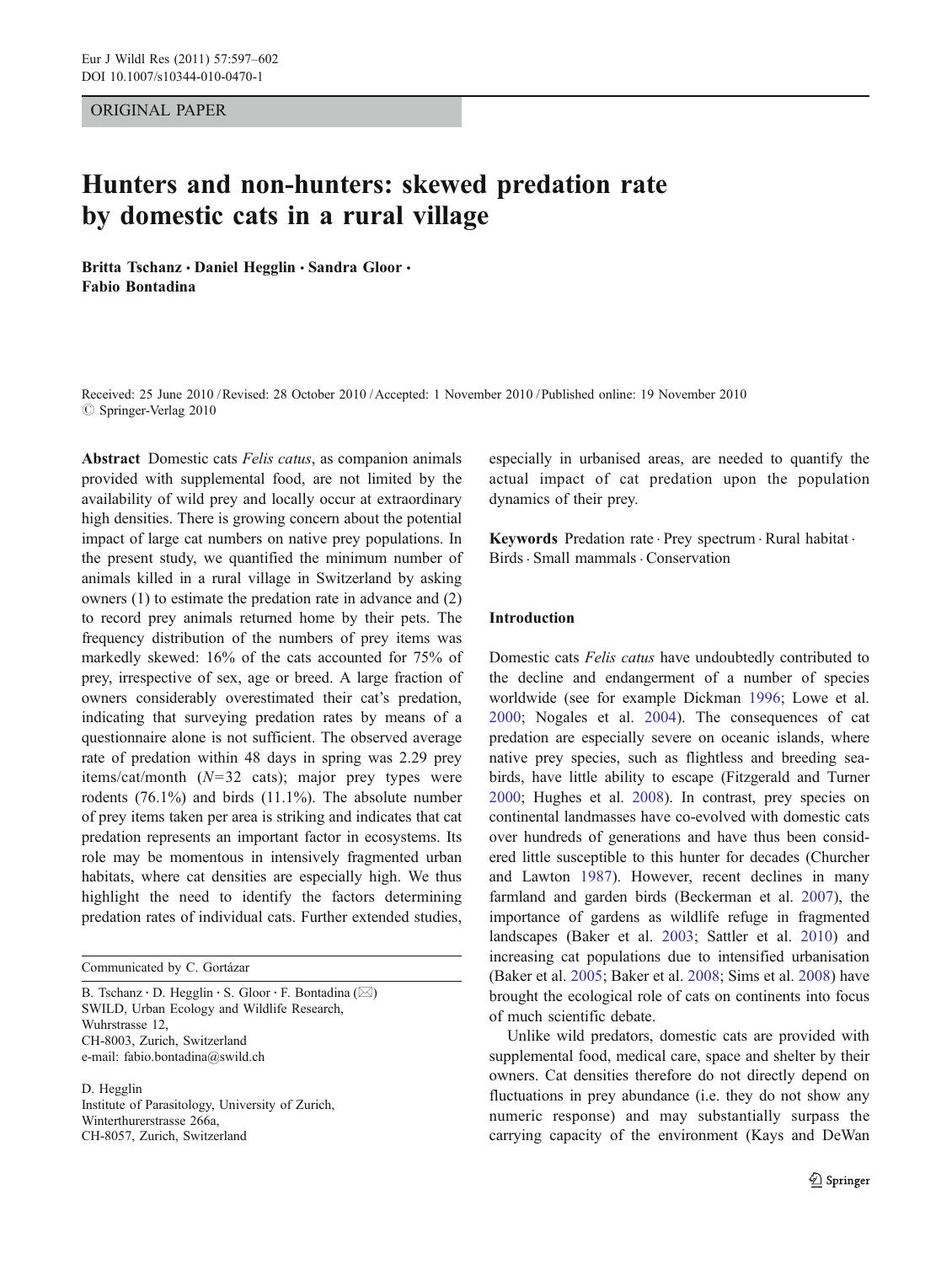[2004;](#page-5-0) Woods et al. [2003\)](#page-5-0). Thus, even though supplemental food probably reduces individual predation rates, domestic cats can maintain their hunting and predatory behaviour (Fitzgerald and Turner [2000](#page-5-0)), and the collective kill of the entire cat population has to be considered (May [1988](#page-5-0)).

Despite the fact that large numbers of prey are certainly taken, the actual impact of predation on prey populations remains unclear (Baker et al. [2005](#page-5-0); Barratt [1997;](#page-5-0) Barratt [1998\)](#page-5-0) and depends on the degree to which cat predation is additive or compensatory to other sources of mortality. This lack of information causes controversy between preservationists on the one hand, who accuse cats of the local endangerment of certain prey species, and some cat owners on the other, who are not willing to attribute negative ecological effects to their pet animals. Recent population models however indicate low likelihood of population persistence for some prey species in habitats with cat predation (Van Heezik et al. [2010](#page-5-0)).

An initial step when investigating the impact of predators on prey populations is to investigate, temporally and/ or spatially, the hunting habits of the predator, such as its prey spectrum, its spatial use and the predation rate. Although such studies have been conducted all over the world (in Australia (e.g. Barratt [1997;](#page-5-0) Barratt [1998](#page-5-0)), New Zealand (e.g. Gillies and Clout [2003](#page-5-0)), North America (Kays and DeWan [2004;](#page-5-0) Lepczyk et al. [2003](#page-5-0)), South America (e.g. Campos et al. [2007\)](#page-5-0) and in the UK (e.g. Churcher and Lawton [1987](#page-5-0); Woods et al. [2003](#page-5-0))), investigations on cat predation in Western Europe are scarce (but see Borkenhagen [1978,](#page-5-0) Weber and Dailly [1998\)](#page-5-0). This contrasts with the fact that cats have recently been indicted for their negative ecological impact (e.g. Baker et al. [2003](#page-5-0)). The present study aims to contribute to fill this geographical gap by analysing the hunting habits of cats in a small rural village in Switzerland. With 36 individuals living within approximately  $0.25 \text{ km}^2$  (density of 144 cats per  $km<sup>2</sup>$ ), domestic cats do occur at a moderate high density in this study village (for comparison see Liberg et al. [2000](#page-5-0)), suggesting that susceptible prey species probably are still present in the area.

Taking into account the seasonal aspect, we assume that susceptible species are particularly vulnerable during their reproduction period, i.e. in late spring months. The intensity of cat predation on birds, for example, has been demonstrated to be greatest in this season, probably reflecting the killing of juvenile individuals (Baker et al. [2005;](#page-5-0) Lepczyk et al. [2003](#page-5-0)).

Predation rates of domestic house cats have mostly been indirectly quantified by asking cat owners to collect and record the number of prey returned home ("What the cats brought home", e.g. Baker et al. [2005](#page-5-0); Barratt [1997;](#page-5-0) Barratt [1998;](#page-5-0) Churcher and Lawton [1987](#page-5-0); Gillies and Clout [2003](#page-5-0); Woods et al. [2003](#page-5-0)). Assuming that these prey items are a representative fraction of the total and variety of prey cats actually kill, this is a logistically feasible method of investigating cat predation at a large scale (Flux [2007\)](#page-5-0). However, if cat owners can estimate their cats' predation rates with some accuracy, questioning cat owners may serve as an alternative, quicker and easier method. We simultaneously conducted these two indirect approaches to test if questionnaires could provide an accurate estimate of predation rates.

In the present study, we thus investigated the extent of cat predation on prey species in spring time by asking cat owners (1) to estimate the predation rate in advance and (2) to record prey animals returned home by their pets. In particular, our results aim to give an insight into the cats' prey spectrum in a rural habitat and to estimate the average number and variation of prey caught in spring in a characteristic Western European village.

#### Material and methods

#### Study site

The study was conducted in the small rural village of Finstersee (70 households, 0.25 km<sup>2</sup>, 47°10′ N 8°37′ E), situated in Central Switzerland. Finstersee is surrounded by agricultural farmland and forests and therefore represents a predominantly isolated settlement area.

# Cat population

As revealed by a complete survey, 20 households kept at least one individual cat in the study village. This incidence of cat ownership corresponded to the national average of approximately one cat for every three households (public survey MACH Consumer 2009-1, WEMF AG for advertising media research). The total cat population consisted of 40 cats, 36 individuals thereof had access to the outdoors. Fifteen households owning 32 cats (59.4% females) participated in the study. Information on cat sex, age, breed ("physical attributes") and the owners' estimations of hunting activity were obtained by means of a questionnaire. Ten cats were between 0–2 years old, 12 cats, between 3– 6 years and 10 cats, between 7–16 years. Most cats were crossbreds, except three "Maine Coon" cats, one "Persian" and one "European Shorthair" breed.

# Prey spectrum and predation rate

Predation rates of cats were indirectly quantified by asking cat owners to record and, whenever possible, collect prey brought home by their cats. This method ("What the cats brought home") provides an indication of the minimum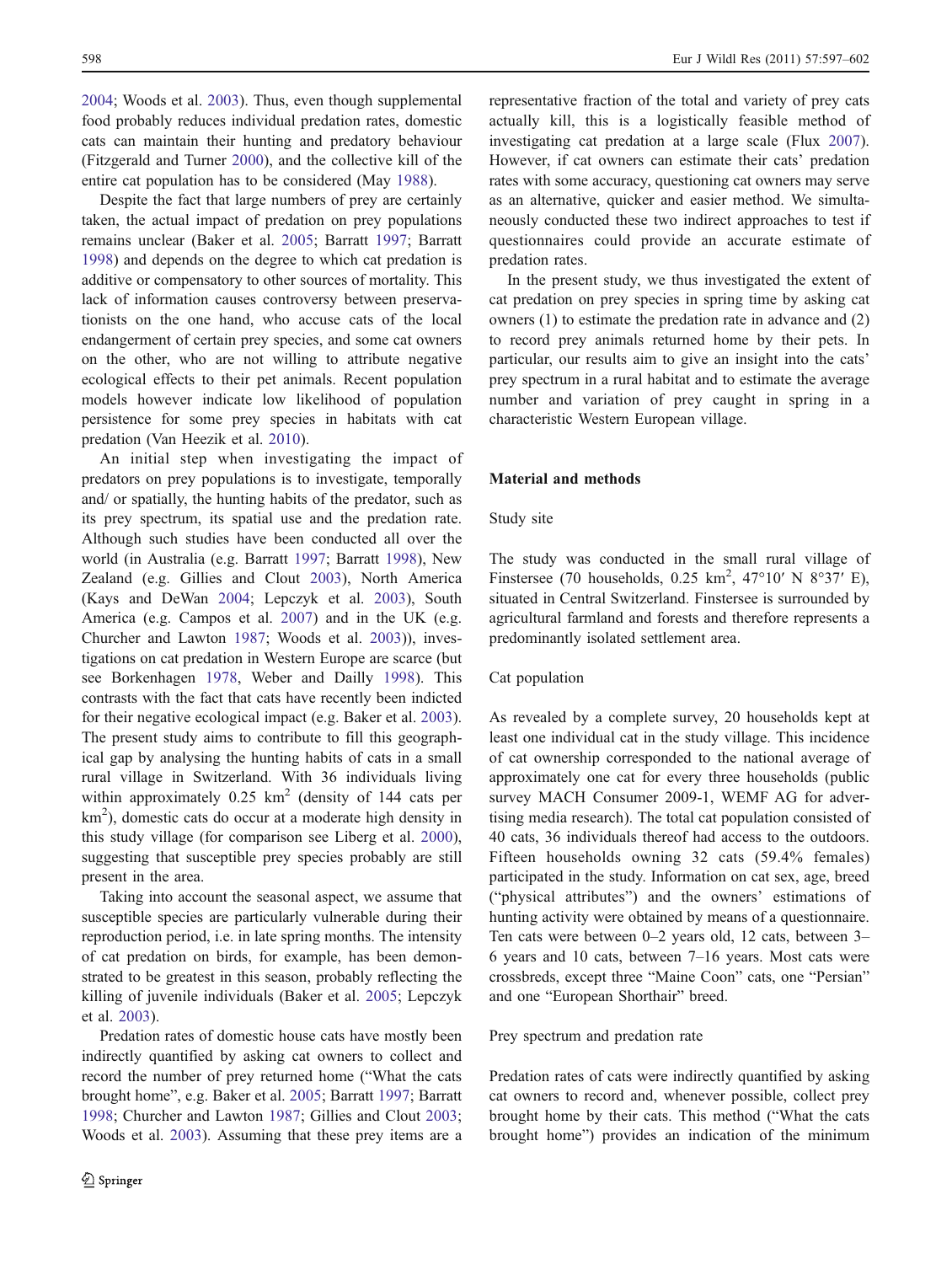number of animals killed by cats. Cat owners were supplied with plastic bags, in which to place the remains of any prey animal. The date of each kill was recorded, and the collected prey animals were frozen until later identification. All prey remains were determined as precise as possible, except ten innards which could not be attributed to a taxonomic group. In addition, participants were asked to record catch observations without prey remains. Data were collected between April 19 and June 6, 2007 (for 48 days).

The importance of physical attributes for determining the number of prey caught was analysed by a general linear model (GLM; SPSS 11, 2001). Insect prey was excluded from the analyses, since its recording was probably not consistently conducted by cat owners.

# **Results**

# Hunting activity

Study cats considerably varied in their hunting activity (Fig. 1). Twenty-one cats (65.6%) returned at least one prey item, and 11 cats (34.4%) did not bring home any prey at all. A minority of the hunting cats was responsible for the majority of prey being returned: Five cats (15.6 %) captured more than six prey items each. They accounted for nearly 75% of the prey recorded. These differences between cat individuals are neither explained by their sex, age nor breed (GLM, all  $p$  values $> 0.20$  for mammals and birds, respectively).

In the course of the study period, a total of 117 prey individuals were reported to have been captured and brought home by cats (71 samples, 46 observations). Major prey items were small mammals (rodents, 76.1% and

Fig. 1 Numbers and taxonomic groups of prey brought home by 21 free-ranging cats within 48 days (11 cats did not return any prey item)

insectivores,  $4.3\%$  of prey caught) and birds  $(11.1\%)$ . details are listed in Table [1](#page-3-0). Based on this data set, the mean rate of predation in spring time was 2.29 prey items/ cat/month. Excluding five prey items, which could not be attributed to a specific cat, the data set revealed an interquartile range from 0.00 to 1.41 for the individual predation rates, with a median of 0.63 prey items/cat/ month.

### Estimation of cat owners

Prior to commencing data collection, cat owners estimated 16 cats to return prey at least once per week ("frequent hunters", 50.0%), seven cats to return prey at least once per month ("rare hunters", 21.9%) and eight cats to never return prey ("no hunters", 25.0%). For cats being estimated as "rare hunters" or "no hunters", the owners' estimation was in accordance with the number of prey collected. However, the predicted predation rate of the estimated "frequent hunters" exceeded the subsequently observed predation rate (randomised  $\chi^2$ =5.59, two-tailed p<0.02): eleven of 16 cats returned less than one prey item per week.

### **Discussion**

Differences between cat individuals

We found a notedly skewed frequency distribution of the number of prey brought home by the studied cats: 16% of the cats accounted for nearly 75% of prey items returned. This high variation in hunting activity and the fact that only a small fraction of the studied cat population returns the majority of prey are supported by previous investigations

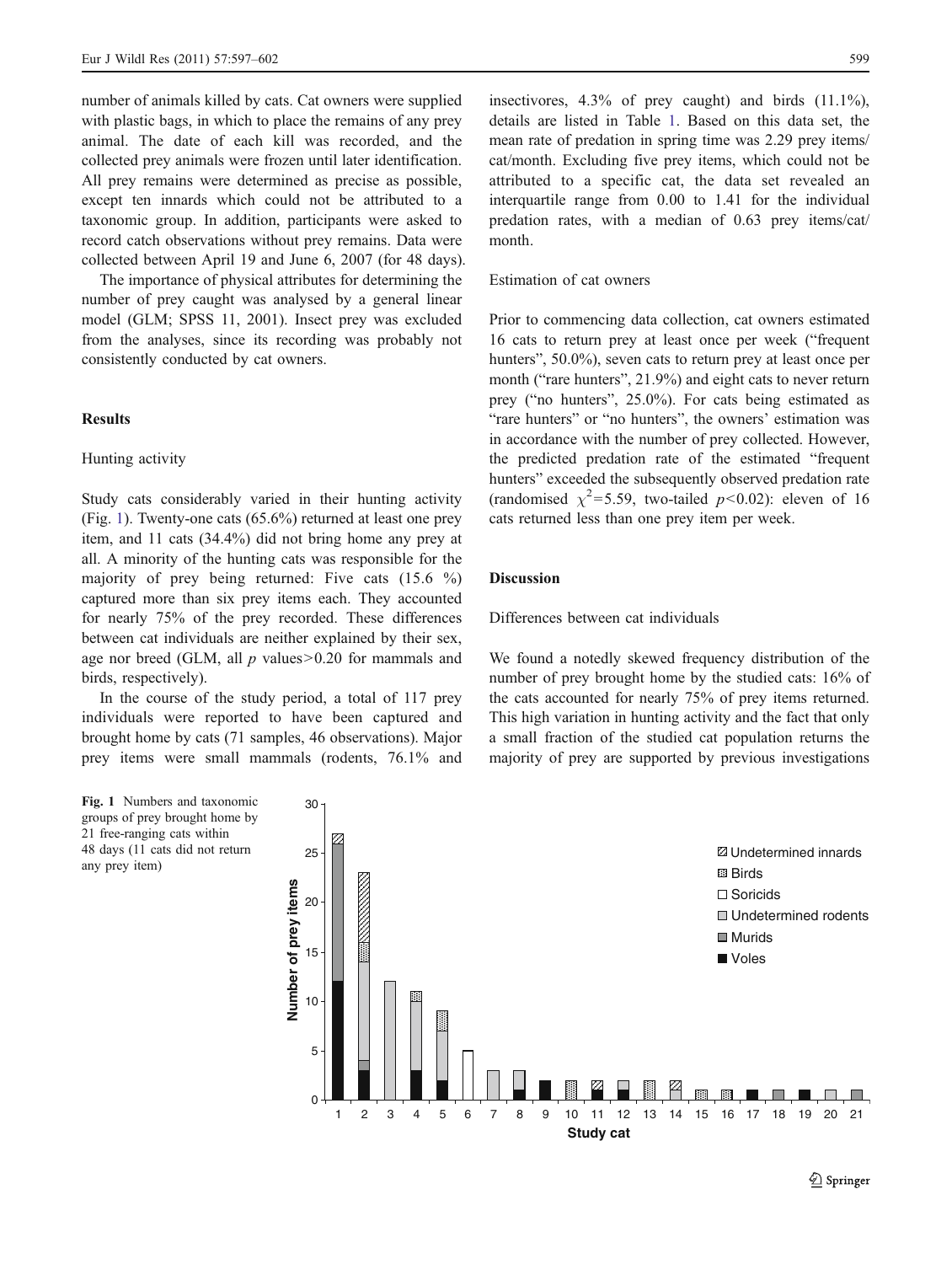<span id="page-3-0"></span>Table 1 "What the cats brought home": number of prey caught by 32 cats within 48 days in spring, monthly predation rates (referring to 30 days)

|                          | $N_{\text{prey}}$ |                |                |                | $N_{\text{prey}}$ /cat/month |
|--------------------------|-------------------|----------------|----------------|----------------|------------------------------|
|                          | Juvenile          | Adult          | Undetermined   | Total          |                              |
| Rodentia                 |                   |                |                | 89             | 1.74                         |
| Murids                   | $\overline{2}$    | 13             | $\overline{2}$ | 17             |                              |
| Voles:                   |                   |                |                |                |                              |
| Arvicola terrestris      | 1                 | 11             | 5              | 17             |                              |
| Myodes glareolus         | 1                 | 10             | $\overline{2}$ | 13             |                              |
| Undetermined rodents     |                   |                | 42             | 42             |                              |
| Insectivora (Soricids)   |                   |                |                | 5              | 0.10                         |
| Crocidura russula        |                   | $\overline{4}$ |                | 4              |                              |
| Sorex sp.                |                   | 1              |                | 1              |                              |
| <b>Aves</b>              |                   |                |                | 13             | 0.25                         |
| Passer domesticus        | 1                 | 1              |                | $\overline{2}$ |                              |
| Fringilla coelebs        |                   | 1              |                | 1              |                              |
| Cyanistes caeruleus      | 1                 |                |                | 1              |                              |
| Delichon urbicum         |                   | $\overline{2}$ |                | 2              |                              |
| Ficedula hypoleuca       |                   | 2              |                | $\overline{2}$ |                              |
| Undetermined songbirds   | 1                 |                | $\overline{4}$ | 5              |                              |
| <b>Undetermined prey</b> |                   |                |                | 10             | 0.20                         |
| Total <sup>a,b</sup>     |                   |                |                | 117            | 2.29                         |

<sup>a</sup> Additionally, there were 25 records of insects: Lepidoptera (N =12), Odonata (4), Saltatoria, Diptera and Coleoptera.

<sup>b</sup> Five prey items could not be attributed to an individual cat

(Baker et al. [2005](#page-5-0); Barratt [1997](#page-5-0); Borkenhagen [1978](#page-5-0); Churcher and Lawton [1987](#page-5-0); Gillies and Clout [2003;](#page-5-0) Nelson et al. [2005](#page-5-0); Ruxton et al. [2002;](#page-5-0) Woods et al. [2003\)](#page-5-0). In our study, none of the measured physical attributes (sex, age, and breed) were responsible for the observed variation between cats. Factors determining the hunting strategy of domestic cats are not known. Although the variation might partly be explained by differences in the observational ability and effort of cat owners (Barratt [1998](#page-5-0); Gillies and Clout [2003](#page-5-0)), by different aspects of the cats' domestic lifestyle (e.g. time spent indoors, feeding rate, bell wearing) (Nelson et al. [2005;](#page-5-0) Woods et al. [2003](#page-5-0)), by individualbased differences in cat behaviour (e.g. early experiences of juvenile cats) (Fitzgerald and Turner [2000](#page-5-0); Woods et al. [2003\)](#page-5-0) or by different rates of "kills-brought-home" (Kays and DeWan [2004\)](#page-5-0), our results highlight a putative key factor for predation: the individual predation behaviour. There is a need to better understand the factors determining variation in hunting activity.

Prey spectrum, hunting area and potential impact of cat predation

The finding that small mammals were the most numerous prey type in our study is in accordance with previous investigations, which have indirectly quantified predation rates of cats in other regions (Baker et al. [2005](#page-5-0); Baker et al. [2008](#page-5-0); Barratt [1997;](#page-5-0) Borkenhagen [1978](#page-5-0); Churcher and Lawton [1987;](#page-5-0) Gillies and Clout [2003;](#page-5-0) Kays and DeWan [2004](#page-5-0); Woods et al. [2003\)](#page-5-0). Also in terms of biomass, mammals were identified as most important prey (Carss [1995](#page-5-0)). Our result corresponds to the view that cats are primarily hunters of small mammals, having evolved welladapted hunting techniques (Fitzgerald and Turner [2000](#page-5-0)).

Bank voles Myodes glareolus, compromising 11.1% of prey caught in our study, mainly occur in forests and thus indicate that domestic cats do not only hunt in gardens, yards or on agricultural fields, but additionally exploit woodland for hunting. The composition of mammalian prey found in the present study does not contain any endangered species. Water voles Arvicola terrestris (14.5% of prey caught), in contrast, are considered agricultural pests in Continental Europe, and their control is an important factor for keeping domestic cats as pets in rural areas. Despite different habitat conditions and different sampling methods, the recorded spectrum of mammal species in a rural village was similar to the one found by faeces analyses conducted in a Swiss mountainous area (Weber and Dailly [1998\)](#page-5-0).

Although birds were reported to be less important prey than mammals, the diet of our study cats contained five different bird species, each represented by just one or two individuals. Interestingly, two adult house martins Delichon urbicum have been caught: This species very rarely stays on the ground, except for searching nest material in April/ May. Cats thus seem to exploit this behaviour and, according to our data, occasionally capture house martin individuals. This exemplary adaptation to a specific trophic condition supports the findings of several dietary studies,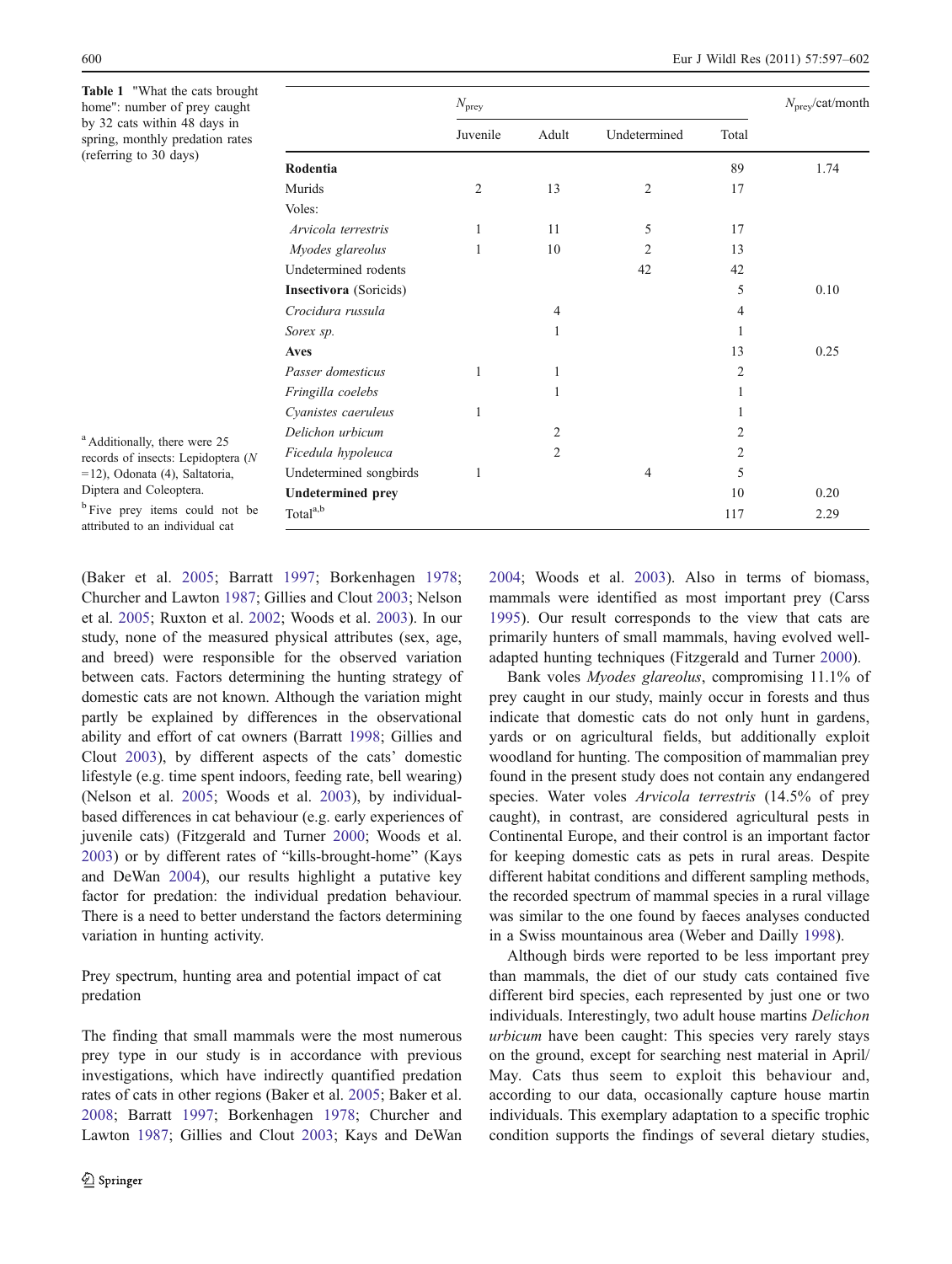showing that wildcats (e.g. Malo et al. [2004](#page-5-0)) and cats (e.g. Weber and Dailly [1998](#page-5-0)) functionally respond to prey abundance and availability. As opportunistic and generalist predators, cats thus change their predatory behaviour and their diet in relation to prey density (Fitzgerald and Turner [2000\)](#page-5-0).

All bird species recorded in this study are not endangered in Switzerland and were designated as "species of least concern" on the Swiss Red List of breeding birds (Keller et al. [2001\)](#page-5-0). There is thus no indication that domestic cats significantly reduce or destabilise vulnerable bird populations in rural landscapes, where the availability and the diversity of other prey are high (Churcher and Lawton [1987](#page-5-0); Fitzgerald and Turner [2000](#page-5-0)). However, cat predation may be more momentous in artificial habitats, such as e.g. intensively fragmented and limited vegetation areas within cities (Baker et al. [2003](#page-5-0); Baker et al. [2005](#page-5-0); Baker et al. [2008;](#page-5-0) Beckerman et al. [2007](#page-5-0)). Losses in such locations might probably be non-trivial for populations of house martins, which have significantly declined since 1990 (Keller et al. [2009\)](#page-5-0), or for populations of pied flycatchers Ficedula hypoleuca, whose estimated abundance in Switzerland is rather low (10,000–20,000 individuals) (Burkhardt and Schmid [2001](#page-5-0)).

Analysing the results of several investigations conducted in rural habitats, Liberg et al. [\(2000\)](#page-5-0) found a high variability in mean domestic cats' home range sizes (females,  $0.02-1.12 \text{ km}^2$ ; males,  $0.03-2.28 \text{ km}^2$ ). Compared to the area of our study village  $(0.25 \text{ km}^2)$ , these ranges indicate that the hunting area of the study cats probably by far exceeded the village ground and thus included adjacent green areas, such as gardens, yards, agricultural fields, grassland, hedges and forests.

#### Significance of predation rate

The average predation rate observed in our study approximately lies in the middle of the range of predation rates reported in previous investigations conducted all over the world (range, 0.58 (Baker et al. [2005\)](#page-5-0) to 6.57 prey items/ cat/month (Calver et al. [2007\)](#page-5-0)).

Despite the difficulty that predation rates estimates can vary between studies, their comparison and discussion are required, especially as some of these data have been used to valuate national levels of mortality (May [1988;](#page-5-0) Woods et al. [2003\)](#page-5-0). Being aware of the limitations to extrapolate relatively small data sets into estimates for large areas containing different habitat types and conditions, we attempted to do so in order to obtain an approximated total number of animals killed per area. In August 2009, the permanent resident population in Switzerland reaches 7.8 million inhabitants (Swiss Statistics, Federal Administration), who, by estimation, own a total of 1.38 million cats

(public survey, petfood industry 2008). Thereof, a fraction of 72% has access to the outdoors (public survey, petfood industry 2008). A strict extrapolation of the minimum and maximum predation rates (mean  $\pm$  SE) found in our study to this total national number of cats having access to the outdoors reveals that between 1.2 and 2.4 million mammals and between 0.1 and 0.3 million birds could be captured within an average spring month in Switzerland (i.e. within an inhabited area of  $2,790 \text{ km}^2$ ). These estimates should imperatively be treated with caution. They do not equate to an assessment of the cats' impact on wildlife populations (Baker et al. [2005](#page-5-0); Barratt [1997;](#page-5-0) Barratt [1998;](#page-5-0) Patronek [1998](#page-5-0)), notably as most prey species are small, short-lived and have high reproductive rates. However, these figures are undoubtedly striking and indicate that predation by domestic cats is an important factor in ecosystems, possibly contributing to a decline of native species, if only on a local or temporal basis.

### **Conclusions**

A large fraction of owners considerably overestimated cat predation, probably because they are emotionally touched (Barratt [1998](#page-5-0)). Surveying predation rates by means of a questionnaire alone is therefore not sufficient. We recommend applying the method "What the cats brought home" at a larger scale in time and space, in order to increase its adequacy for assessing the seasonal variation in predation rates, the individual hunting behaviour throughout the year and the actual impact of cat predation on prey populations. Different habitat types, namely urban and suburban areas, should thereby imperatively be considered: despite the view that hunting may play a small role in food acquisition of urban cats (Patronek [1998\)](#page-5-0), cities and suburban areas are places with especially high cat densities and might expose already vulnerable prey populations to an intense predation pressure. The resulting predation rates must then be interpreted in relation to local prey availabilities, prey reproduction rates and other mortality factors, as exemplary conducted by Baker et al. [\(2008](#page-5-0)). In addition, studies experimentally exploring factors accounting for a reduced hunting activity are warranted. They could promote the evaluation of conservation strategies minimising the number of wild animals killed by cats (Woods et al. [2003](#page-5-0)). The public acceptability of such strategies determines their feasibility and should be investigated at an early stage (Lilith et al. [2006\)](#page-5-0).

Acknowledgements We thank I. Hegglin Blumenthal for field work on site in the study village, for contacting and interviewing cat owners and for prey collection. We also thank M. Tschudin and the team of the Swiss TV programme "Einstein", who contributed with their transmission about the project to improve the reporting of prey returned. F.